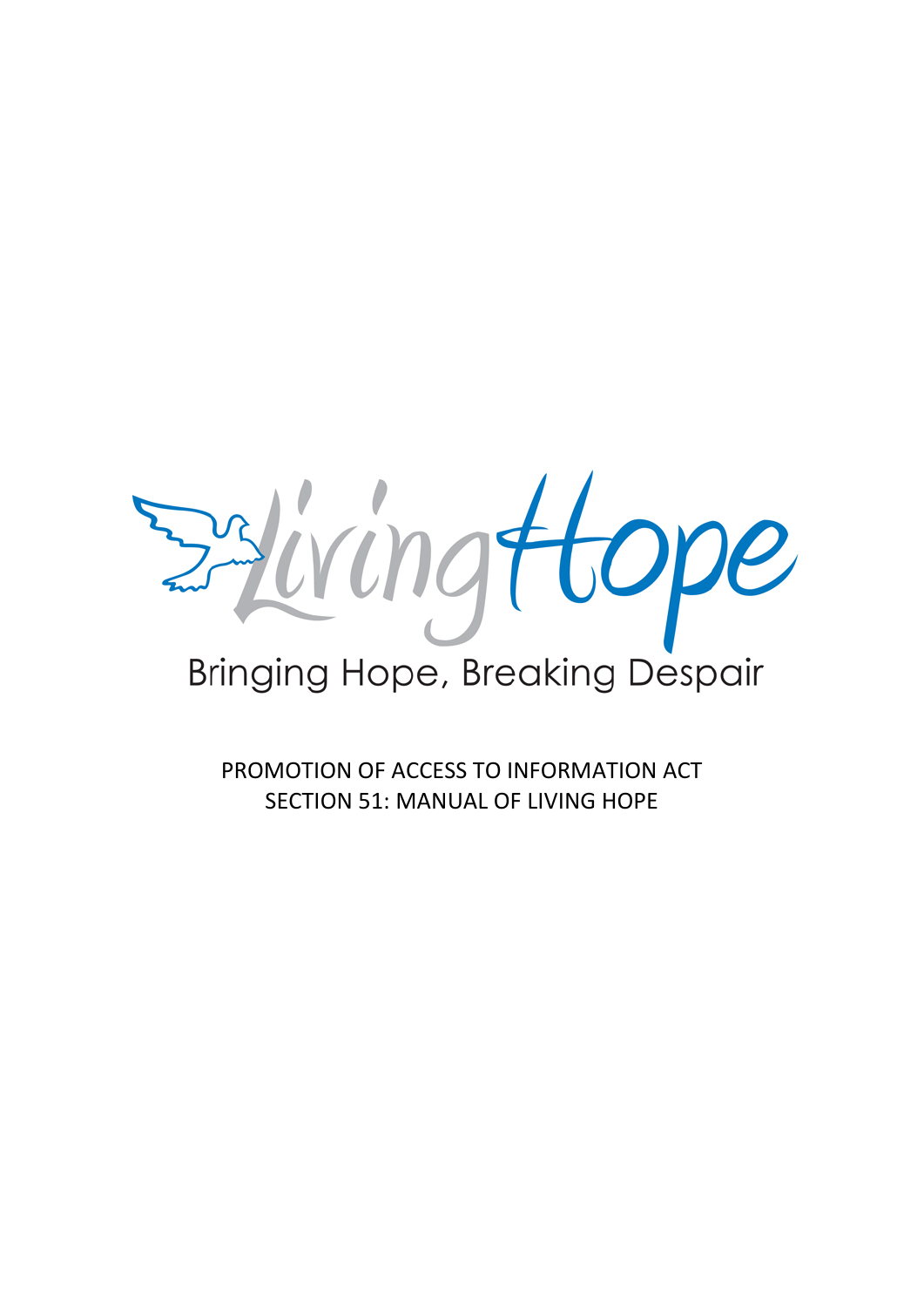This manual is published in terms of section 51 of the Promotion of Access to Information Act (Act no 2 of 2000) and the Protection of Personal Information Act 2013 (Act no 4 of 2013) The Act gives provisions to Section 32 of the Constitution, which provides the right to access of information held by the state and/or held by a private person or entity where such information is required to protect the requestors rights.

### **OVERVIEW**

## **Living Hope is a Christian Faith Based organisation operating mainly in the South Peninsula of Cape Town**

We seek to reach people for Christ, bringing hope and breaking the despair of poverty and disease.

Our Mission

- To spread the good news of Jesus Christ in a life changing way and to encourage people to follow Him.
- To play a vital role in the prevention, care, treatment and support of people infected and affected by HIV and AIDS and other chronic illnesses.
- To undertake community development, inter alia through education, social and health related programmes.

Living Hope seeks to impact South Africa's Southern Cape Peninsula and Buffalo City with a holistic approach that strengthens the health care systems, builds resilient families, provides farmer training, offers rehab to substance and abusers and works with all ages to provide life skills.

## **PURPOSE OF THIS MANUAL**

This manual serves to inform members of the public of the categories of information we hold and which may be subject to the grounds of refusal authorised by the Act, be disclosed after the evaluation for a request to access to information being made in terms of the Act.

### **AVAILABILITY OF THIS MANUAL**

A copy of this manual is available:

- for download on our website: [www.livinghope.co.za](http://www.livinghope.co.za/)
- on request from the Human Resources department[: hr@livinghope.co.za](mailto:hr@livinghope.co.za)

This manual will be updated from time to time as or when required.

### **INFORMATION OFFICER/S DETAILS:**

INFORMATION OFFICER: Victor Thomas Executive Director [execdir@livinghope.co.za](mailto:execdir@livinghope.co.za) 021 784 2800

DEPUTY INFORMATION OFFICER: Kerry-ann Ives Human Resources Manager [hr@livinghope.co.za](mailto:hr@livinghope.co.za) 021 784 2800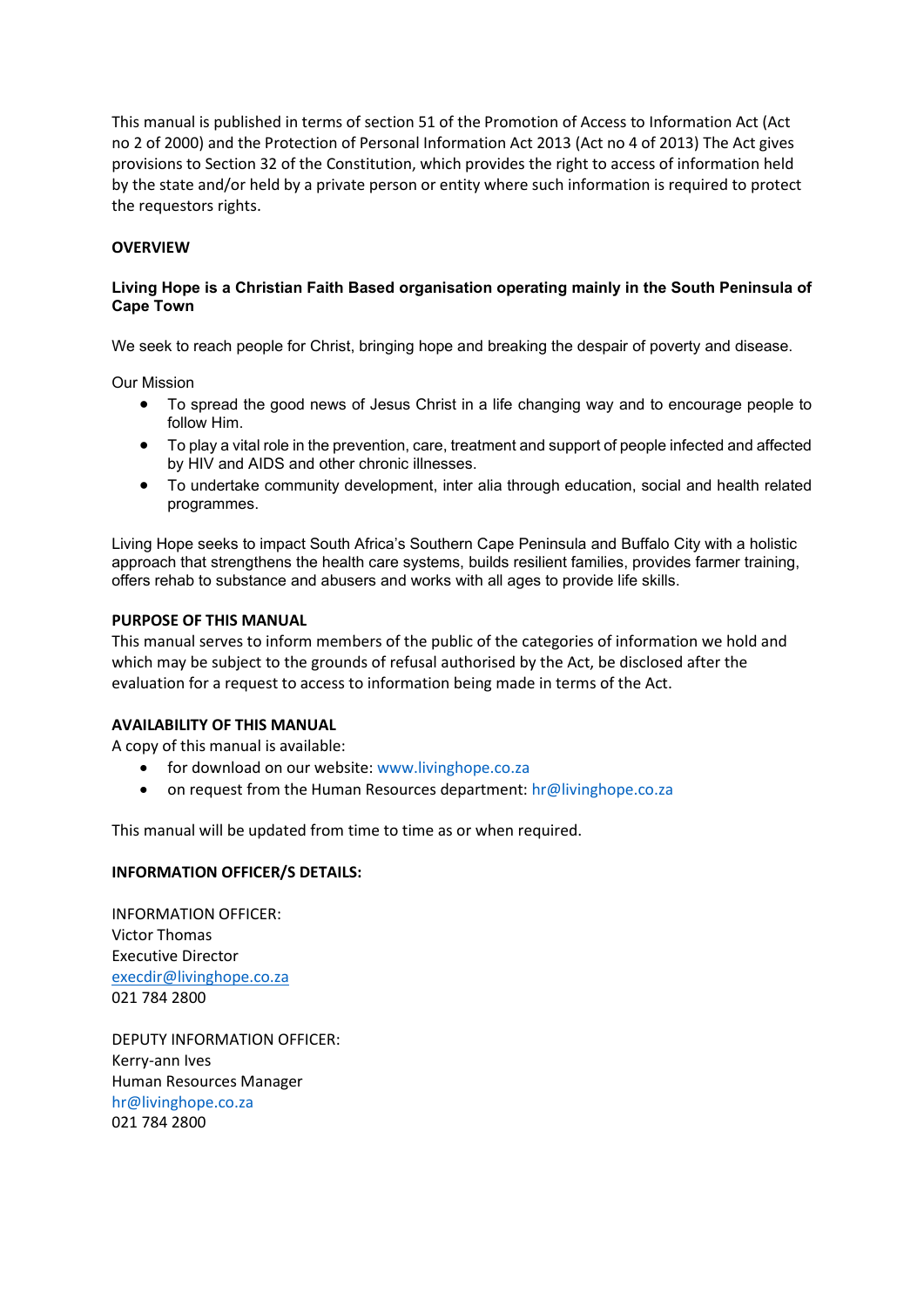## **HOW THE PROTECTION OF PERSONAL INFORMATION WORKS**

The Act provides that the requestor may be provided access to the records of a private body, if the record is required for the protection of any rights. If a public body lodges a request, the public body must be acting in the best interest of the public.

Requests under the Act must be made in terms of the procedures prescribed by the Act, and at the rates provided.

## **HOW TO REQUEST RECORDS FROM LIVING HOPE**

Requests for information held by Living Hope must be made on the request form that is attached to this manual – ANNEXURE  $A$  – Form C (J752) and is also available for download at: [www.livinghope.co.za](http://www.livinghope.co.za/)

[https://www.justice.gov.za/forms/form\\_paia.htm](https://www.justice.gov.za/forms/form_paia.htm)

In addition the request form – Form C (J752) - can be obtained from: Living Hope Human Resources Department [hr@livinghope.co.za](mailto:hr@livinghope.co.za)

### PLEASE NOTE:

When a record is requested the following will apply:

- 1. Fees may be payable as per the PAIA regulations
- 2. The request form must be completed by the Requestor
- 3. On the request form ALL details must be completed, including the right the Requestor wants to protect by requesting the information and WHY access to the information is required.
- 4. If the Requestor is acting on the behalf of someone else, the signature of the other person who has authorised this request, must be provided. In order to verify this, Living Hope may require further proof such as an Identity Document or may contact the person whose information it is to verify that she/he has given permission to the person to access the information on her/his behalf.
- 5. The requestor must state in which format (inspection of copy, paper copy, electronic copy, etc.) she/he wants to access the information.
- 6. If the information is part of another record, the requestor will only be able to access the part(s) that pertains to the information she/he is entitled to, and not the rest of the record.
- 7. The request will be acknowledged.
- 8. The answer will be provided within thirty (30) days, and if not granted, the reasons will be stated for the denial in reference to the specific provisions within the Act.
- 9. If the requestor is not satisfied, she/he may approach the courts within thirty (30) days after the full or partial denial of the records.

### **VOLUNTARY DISCLOSURE**

The following information is made known automatically and persons requesting information do not need to fill out a form to request such information:

### **GENERAL PUBLIC**

- The History of Living Hope
- General information about Living Hope programmes
- Newsletter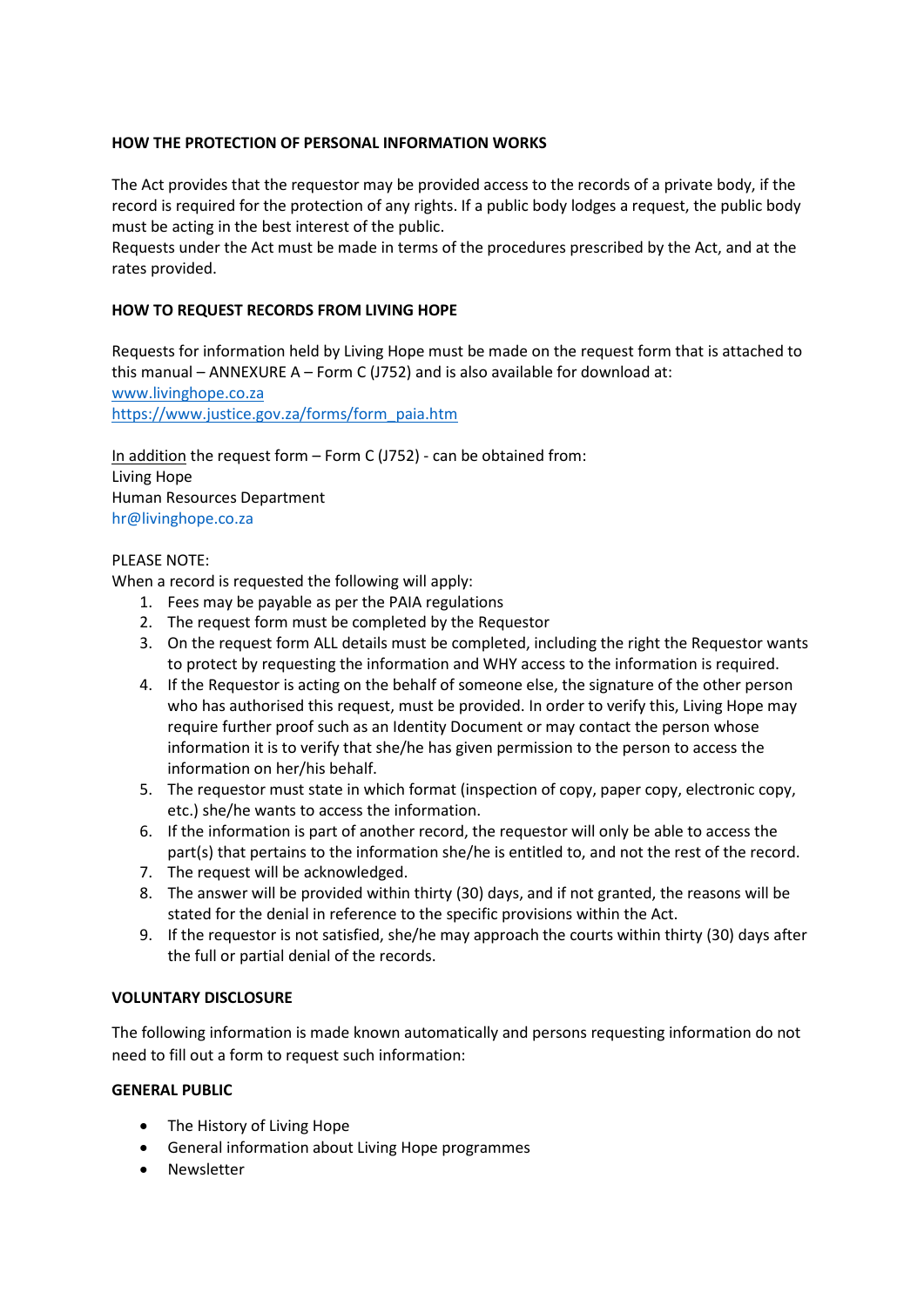- Living Hope Annual Report
- Contact information
- Physical address
- Banking details

All the above information is available on our website[: www.livinghope.co.za](http://www.livinghope.co.za/)

## **RECORDS AVAILABLE IN TERMS OF OTHER LEGISLATION**

Information is available in terms of the following legislation, subject to conditions set by laws. As legislation changes from time to time, new laws may stipulate new matters and extend the scope of access by persons specified in such entities. This list should not be read as being a final and complete list.

## **Business legislation (including all regulations issued in terms of such legislation):**

Income Tax Act 58 of 1962; Value Added Tax Act 89 of 1991; Labour Relations Act 66 of 1995; Basic Conditions of Employment Act 75 of 1997; Employment Equity Act 55 of 1998; Skills Development Levies Act 9 of 1999; Unemployment Insurance Act 63 of 2001; Compensation for Occupational Injuries and Disease Act 130 of 1993; Occupational Health and Safety Act 85 of 1993; Electronic Communications and Transactions Act 25 of 2002; Telecommunications Act 103 of 1996; Electronic Communications Act 36 of 2005; Consumer Protection Act 68 of 2008; Broad-based Black Economic Empowerment Act 53 of 2003; National Credit Act 345 of 2005; Protection of Personal Information Act 4 of 2013; etc.

### **Health legislation (including all regulations issued in terms of such legislation):**

*This legislation is of extreme relevance in the health sector and Requesters should familiarise themselves with it.*

The National Health Act 61 of 2003; Company's Act 121 of 1998; Medicines and Related Substance Act 101 of 1965; Children's Act 38 of 2005; Mental Healthcare Act 17 of 2002; Choice on Termination of Pregnancy Act 92 of 1996; Sterilisation Act 44 of 1998; Health Professions /act 56 of 1974; etc.

### **RECORDS HELD BY LIVING HOPE AND RELATED CATEGORIES OF DATA SUBJECTS**

We hold records in the categories listed below. **The fact that we list a record type here does not necessarily mean that we will disclose such records,** and all access is subject to the evaluation processes outlined herein, which will be exercised in accordance with the requirements of the Act.

**Internal records relating to our Organisation,** which includes our founding and other documents (e.g. registration as a non-profit organisation), minutes and policies; annual and monthly reports; financial records; claims records; reimbursement records; **records submitted to the CMS (Counsel for Medical schemes); scheme application forms, appeals and complaints / disputes,** operational records, policies and procedures; contracts; licences, trademarks and other intellectual property; production, marketing records; other internal policies and procedures; internal correspondence; statutory records; insurance policies and records; records relating to the Trustees and the Principal Officer / Executive Director; etc.

**Personnel (employee) records,** which includes records of temporary/fixed temp/parttime/permanent employees, contractors, partners, directors and Trustees (all volunteers) Records included in personal files are employee personal details, banking details, CV's, criminal checks,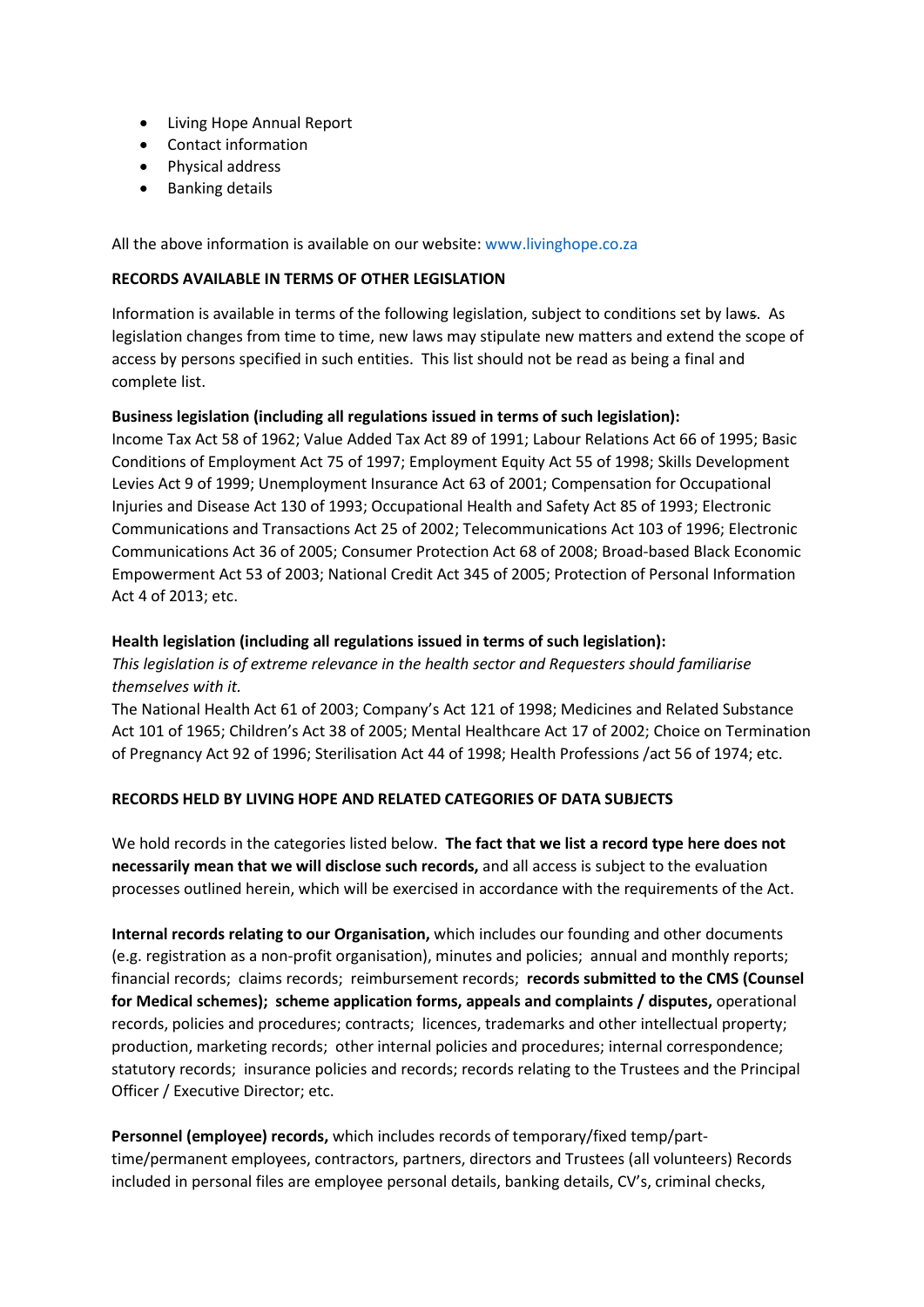educational qualifications, conditions of employment; workplace policies; disciplinary records; termination records; performance management records and systems and all employment-related correspondence. Such information is available to employees or ex-employees (relative to the time period of such records kept in archives) directly through the Human Resources department. Such records to the direct data subject concerned would not need the Form C application process.

**Health records,** which includes referrals, motivations, chronic forms, etc.; client/patient lists; client progress plans; medical reports; funding records; consents; needs assessments; household assessments. **It must be noted that, in the health sector, personal-health and patient information are protected by legislation and ethical rules, and disclosure can only take place, if at all, within those frameworks.**

**Supplier and service provider records,** which includes supplier registrations; contracts; confidentiality agreements/ Service level agreements, communications; logs delivery records; and similar information, some of which might be provided to us by such suppliers and providers under services and other contracts.

**Third party information,** which may be in our possession, but which would be subject to the conditions set in relation to such possession and use purpose limitations.

**Marketing information,** which include information bought; publicly available information; commissioned information which pertains to the specific sector and market of our organisation and factors that affect the business; information relating to professional and healthcare environment.

# **CATEGORIES OF RECIPIENTS OF PERSONAL INFORMATION**

We may share relevant personal and health information with the Department of Health, Department of Social Development, City of Cape Town Health Department, agencies to whom we refer clients, our Operators, i.e. those who manage parts of our business on our behalf.

### **PLANNED TRANS-BORDER FLOW OF PERSONAL INFORMATION**

The Organisation does not have any planned trans-border flow of personal information.

### **PURPOSE OF THE PROCESSING OF THE RECORDS REFERRED TO**

The purpose of processing the information contained in the records listed above, is:

In relation to **the Organisation/internal records:** For good corporate governance and to comply with funder, financial and organisation policies.

In relation to **Employees:** for retention of employment records as legislated and execution of employer/employee agreements and labour legislation.

In relation to our **Beneficiaries:** for retention of records as required by law and to provide reimbursement to defray the cost of healthcare, to facilitate obtaining healthcare services, and to facilitate access to health care services. To effectively report statistics to donors/funders.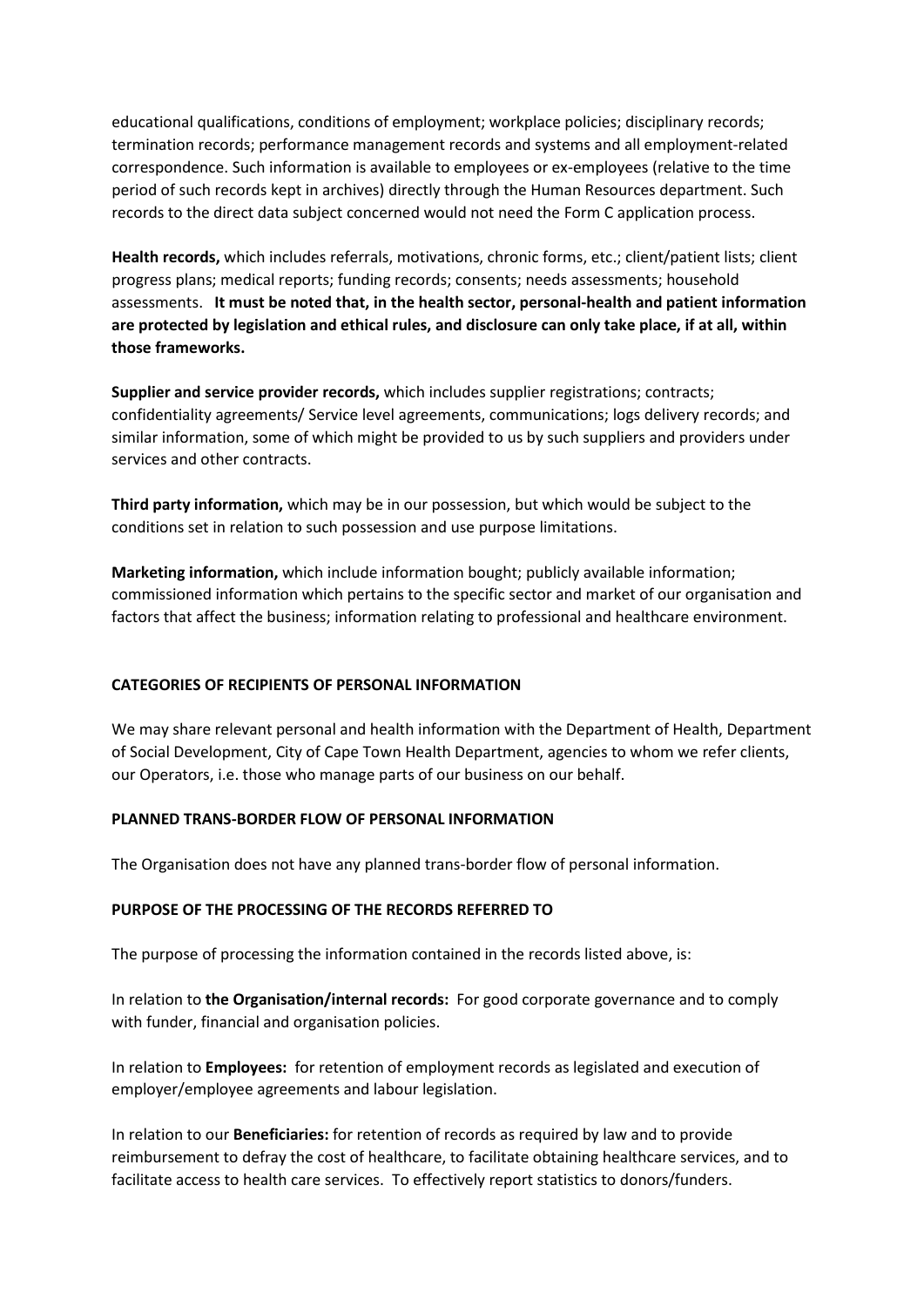In relation to **Suppliers and Service Providers:** for record retention as legislated and for the execution of the supplier and service level agreements.

# **THE SUITABILITY OF THE INFORMATION SECURITY MEASURES**

The Company stores information electronically and physically as follows:

- Physical records are kept at relevant departments / programmes / branches in locked up filing cabinets and / or cupboards, access is controlled through a designated individual (administrator and/or manager) related to the department or programme.
- Physical records of employee and client information are kept at: Living Hope, Capri; the Health Care Centre, Capricorn branch, Muizenberg – Recovery programme, Masiphumelele branch, Ocean View branch, Red Hill branch and Mzamomhle branch. The Human Resources department has access to staff personal information and exclusive access to staff special personal information.
- Copies of staff records are kept (leave forms, time-sheets, disciplinary records and performance appraisals) at the branches and with department/ programme managers. These Copies are kept for a year in locked cabinets and then shredded.
- Electronic records are kept on a server. Departments are access controlled with secure shared drives on the server
- Office computers are password protected.
- Microsoft and internet security software is updated regularly to protect against hacking, unauthorised access and tampering.
- Data from the server is backed up daily onto hard drives which are kept locked up in a fireproof safe on the premises.
- Staff are trained to avoid behaviours and practices that could place records at risk and on good practice that would keep electronic information reasonably secure.
- Records are archived annually and such archiving facility is secure in that it is kept in locked storage facilities
- Retention and destruction takes place in terms of Living Hope's Policy ASA4 Management of Information Policy and Procedures.

Additional Security measures:

• Living Hope Health Care Centre has a fire alarm installed. The organisation has Armed Response units for its Capri Campus and the branches in Mzamomhle, Muizenberg, Ocean View and Capricorn. In addition, Living Hope employs 24 hour security for its Capri Campus and Capricorn branch.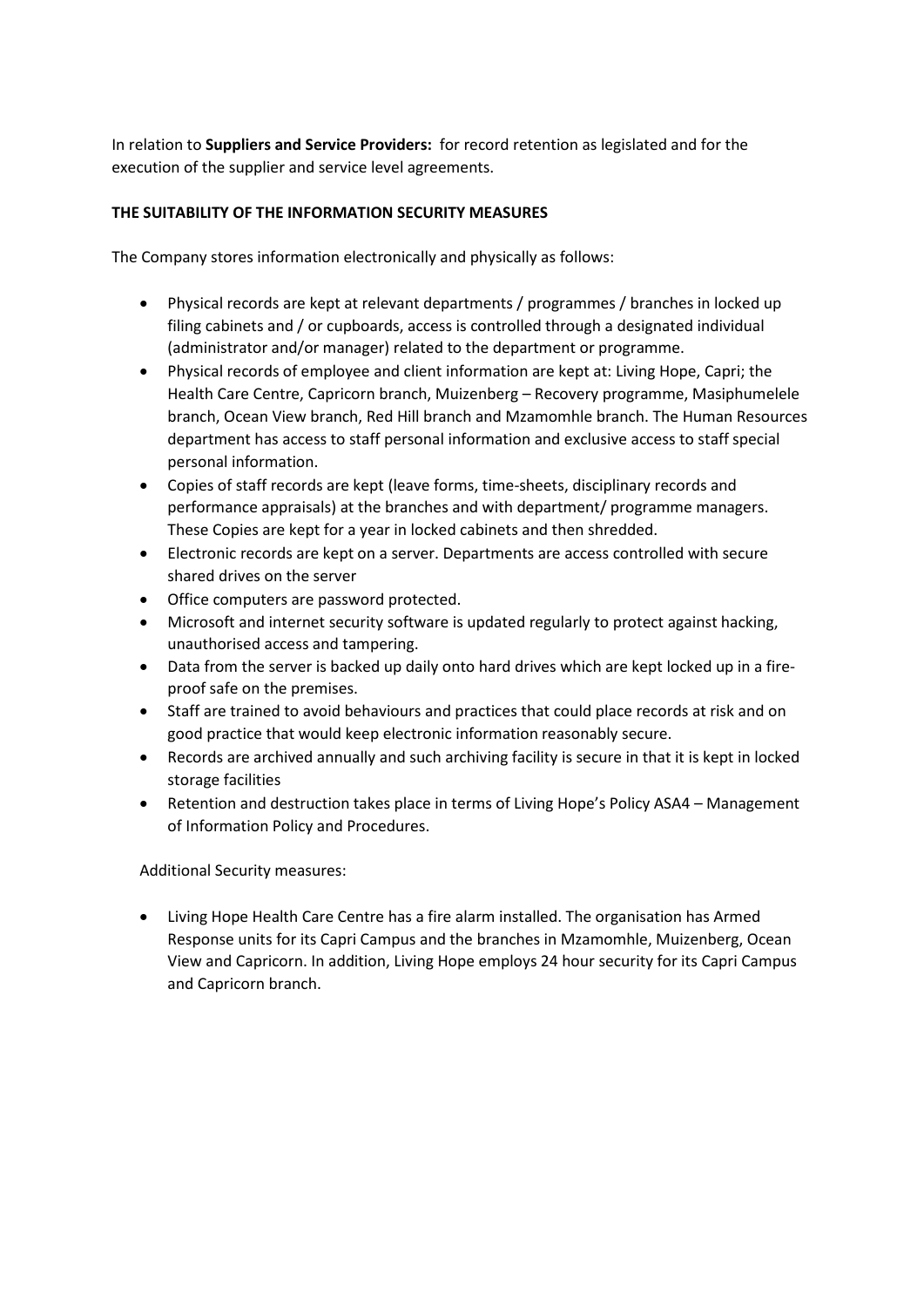#### **PRESCRIBED FEES**

The following applies to the request other than personal requests:

- The requestor is required to pay the prescribed fee of R50 before the request will be processed.
- If the preparation of the record requested requires more than the prescribed 6 (six) hours, a deposit of not more than one third of the access fee, if the access was granted, shall be payable.
- The requestor may lodge an application with a court against the tender/payment of the request fee and/or deposit.
- Records may be withheld until fees have been paid.
- The latest fee structure is available on the website of the SAHRC a[t www.sahrc.org.za](http://www.sahrc.org.za/) and attached hereto as **Annexure B.**

**This manual is signed by Mr Victor Thomas on this \_\_\_\_\_\_\_\_\_\_\_ day of June 2022.** 02

Signature:

\_\_\_\_\_\_\_\_\_\_\_\_\_\_\_\_\_\_\_\_\_\_\_\_\_

Information Officer